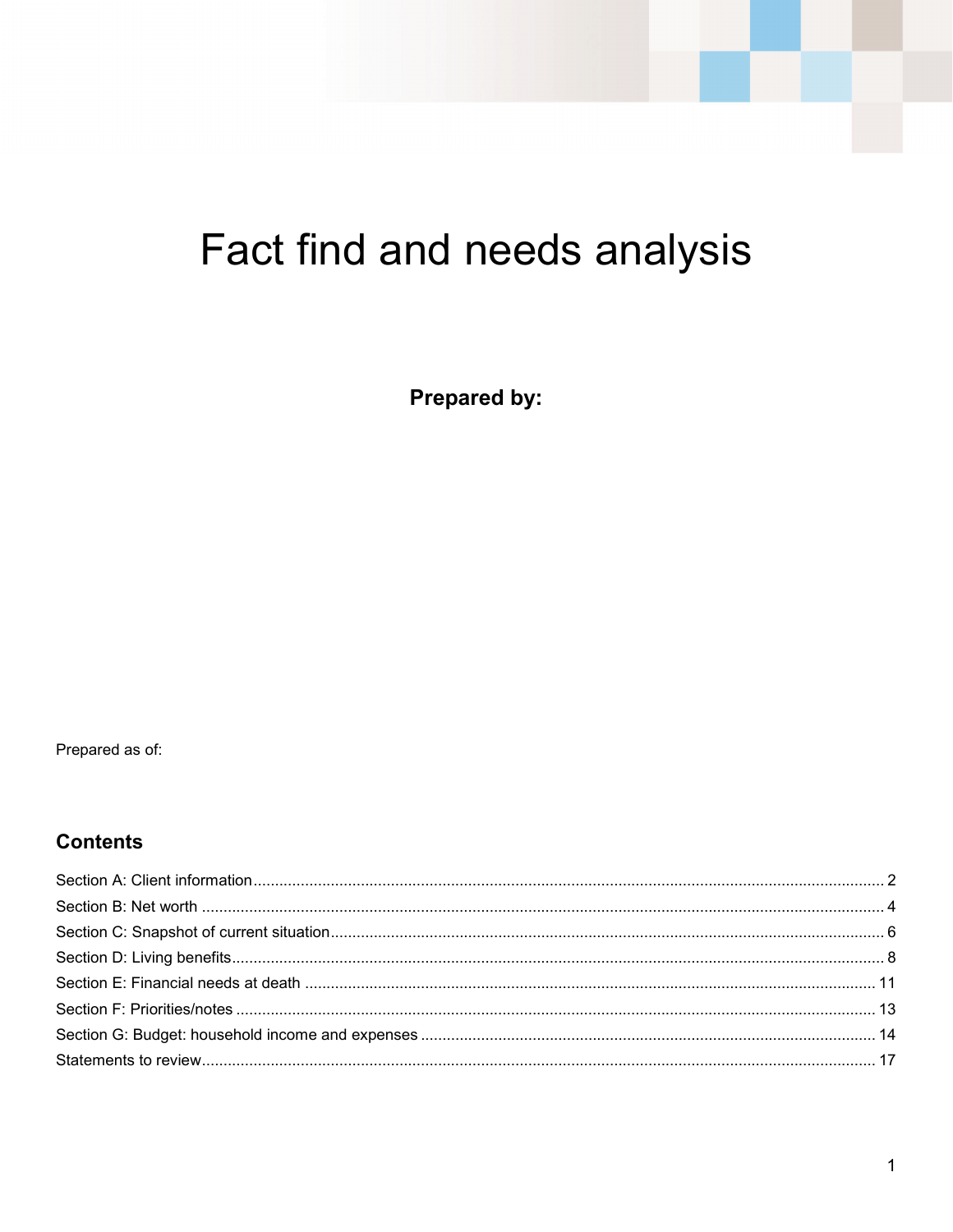# **Section A: Client information**

| <b>Contact information</b> |                 |  |
|----------------------------|-----------------|--|
| Client 1<br>Client 2       |                 |  |
| Name:                      | Name:           |  |
| Home phone:                | Home phone:     |  |
| Work phone:                | Work phone:     |  |
| Cell phone:                | Cell phone:     |  |
| Fax number:                | Fax number:     |  |
| Address:                   | Address:        |  |
| Email address*:            | Email address*: |  |

#### **Preferred contact method (check one):**

Ocell phone  $\bigcirc$  Work phone  $\bigcirc$  Home phone  $\bigcirc$  Email\*

*\*Advisor note:*

• *Confirm with client that email is not completely secure and the client has the option of not providing an email address.*

• *Ensure the client is willing to receive communications using email*

| Personal information |     |                      |     |
|----------------------|-----|----------------------|-----|
| Client 1             |     | Client 2             |     |
| Age:                 |     | Age:                 |     |
| Hobbies/interests:   |     | Hobbies/interests:   |     |
| Marital status:      |     | Marital status:      |     |
| Children/dependents: | Age | Children/dependents: | Age |
|                      |     |                      |     |
|                      |     |                      |     |

| <b>Employment information</b> |                      |  |
|-------------------------------|----------------------|--|
| Client 1                      | Client 2             |  |
| Employer:                     | Employer:            |  |
| Title:                        | Title:               |  |
| Occupation/duties:            | Occupation/duties:   |  |
| Annual income:                | Annual income:       |  |
| Future career goals:          | Future career goals: |  |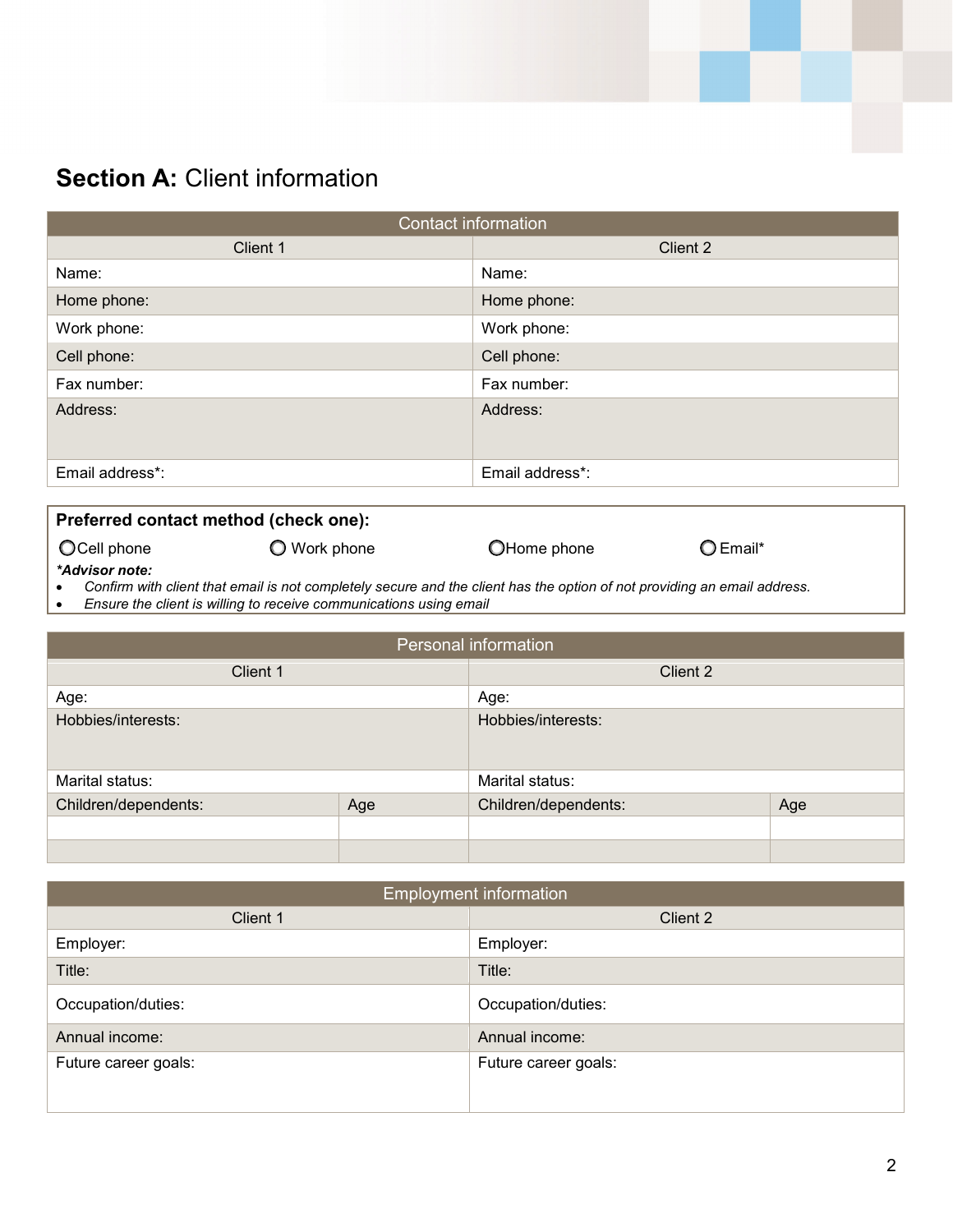| Will/power of attorney information |                |               |                 |
|------------------------------------|----------------|---------------|-----------------|
| Do you have a will?                | $O$ Yes        | $\bigcirc$ No | Last updated:   |
|                                    |                |               | Location:       |
| Do you expect an inheritance?      | $O$ Yes        | $\bigcirc$ No | Details/amount: |
| Do you have a power of attorney?   | $\bigcirc$ Yes | $\bigcirc$ No |                 |

| Objectives                                                   |
|--------------------------------------------------------------|
| What are your short-term goals? (Next two years)             |
|                                                              |
|                                                              |
|                                                              |
|                                                              |
| What are your long-term goals? (Five to 10 years from today) |
|                                                              |
|                                                              |
|                                                              |
|                                                              |
|                                                              |
|                                                              |

**If we were meeting three years from today, what has to have happened over those three years, both personally and professionally, for you to feel happy about your progress?**

| Personally | Professionally |
|------------|----------------|
|            |                |
|            |                |
|            |                |

| What are your expectations of an advisor*? |  |  |
|--------------------------------------------|--|--|
|                                            |  |  |
|                                            |  |  |
|                                            |  |  |
|                                            |  |  |
|                                            |  |  |

\*In Quebec, advisor refers to a financial security advisor for individual insurance and segregated fund policies and to an advisor in group insurance/annuity plans for group products.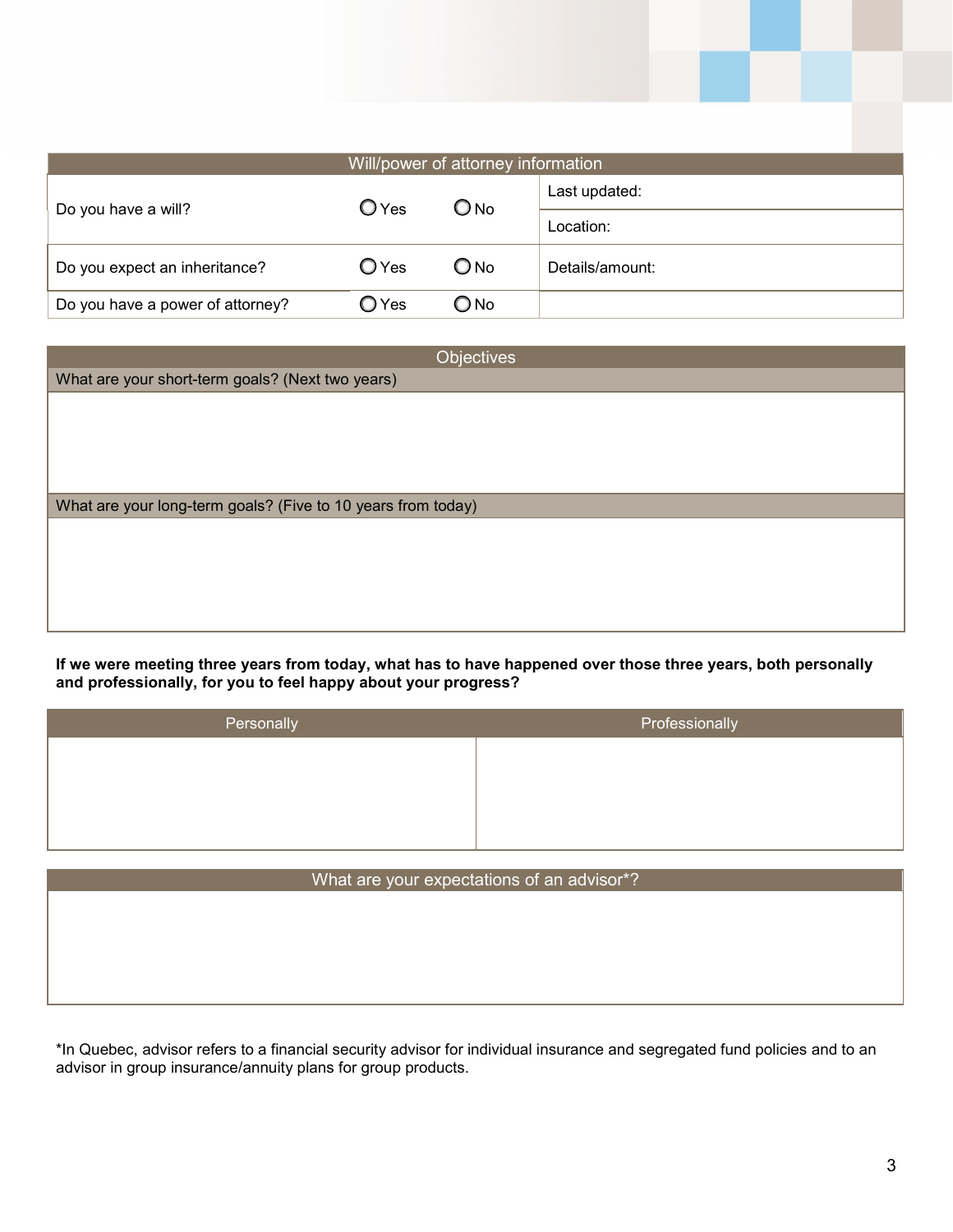# **Section B:** Net worth

| <b>Current state</b>                                     |                            |                                            |
|----------------------------------------------------------|----------------------------|--------------------------------------------|
| <b>Assets</b>                                            | Amount                     | Contribution frequency (monthly, annually) |
| Bank accounts                                            | \$                         |                                            |
| Non-registered savings (GIC's etc.)                      | \$                         |                                            |
| Car (owned)                                              | \$                         |                                            |
| Principle residence                                      | \$                         |                                            |
| Rental property                                          | \$                         |                                            |
| Other liquid /non-liquid assets (TFSA, real estate etc.) | \$                         |                                            |
| Other liquid /non-liquid assets (TFSA, real estate etc.) | $\boldsymbol{\mathcal{S}}$ |                                            |
| Total:                                                   | \$ ∩                       |                                            |

| Debts/liabilities                   | Amount           | Contribution frequency (monthly, annually) |
|-------------------------------------|------------------|--------------------------------------------|
| Student Ioans                       | \$               |                                            |
| Car loans                           | \$               |                                            |
| Mortgage                            | \$               |                                            |
| Line of credit/loans                | \$               |                                            |
| Credit cards                        | \$               |                                            |
| Other(s)                            | \$               |                                            |
| Total:                              | \$0              |                                            |
| Net worth (assets less liabilities) | $\mathfrak{s}_0$ |                                            |

| Income    |           |                       |                                    |
|-----------|-----------|-----------------------|------------------------------------|
| Last year | This year | Five years from today | Contribute to EI/CPP? (Quebec QPP) |
|           |           |                       |                                    |
|           |           |                       |                                    |

#### **Future planning**

How would you deal with a financial emergency today? (Car/housing repairs, etc.)

Ideally, how much money would you like to have set aside for an emergency?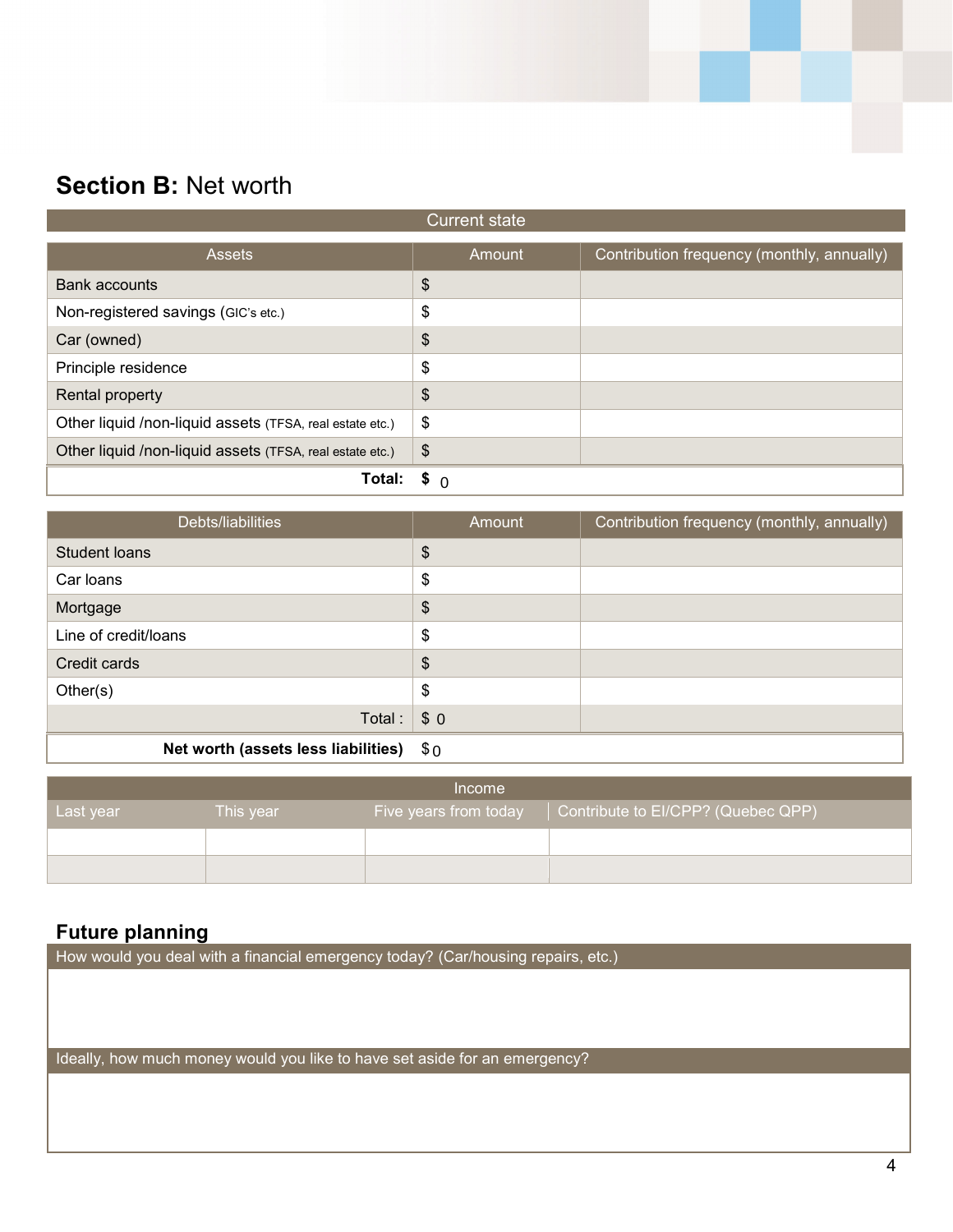| Desired future purchase goals |                  |                    |  |
|-------------------------------|------------------|--------------------|--|
| <b>Description</b>            | <b>Timeframe</b> | Amount to be saved |  |
| Car                           |                  |                    |  |
| House                         |                  |                    |  |
| <b>Business</b>               |                  |                    |  |
| Vacations                     |                  |                    |  |
| Education                     |                  |                    |  |
| Other                         |                  |                    |  |
| Other                         |                  |                    |  |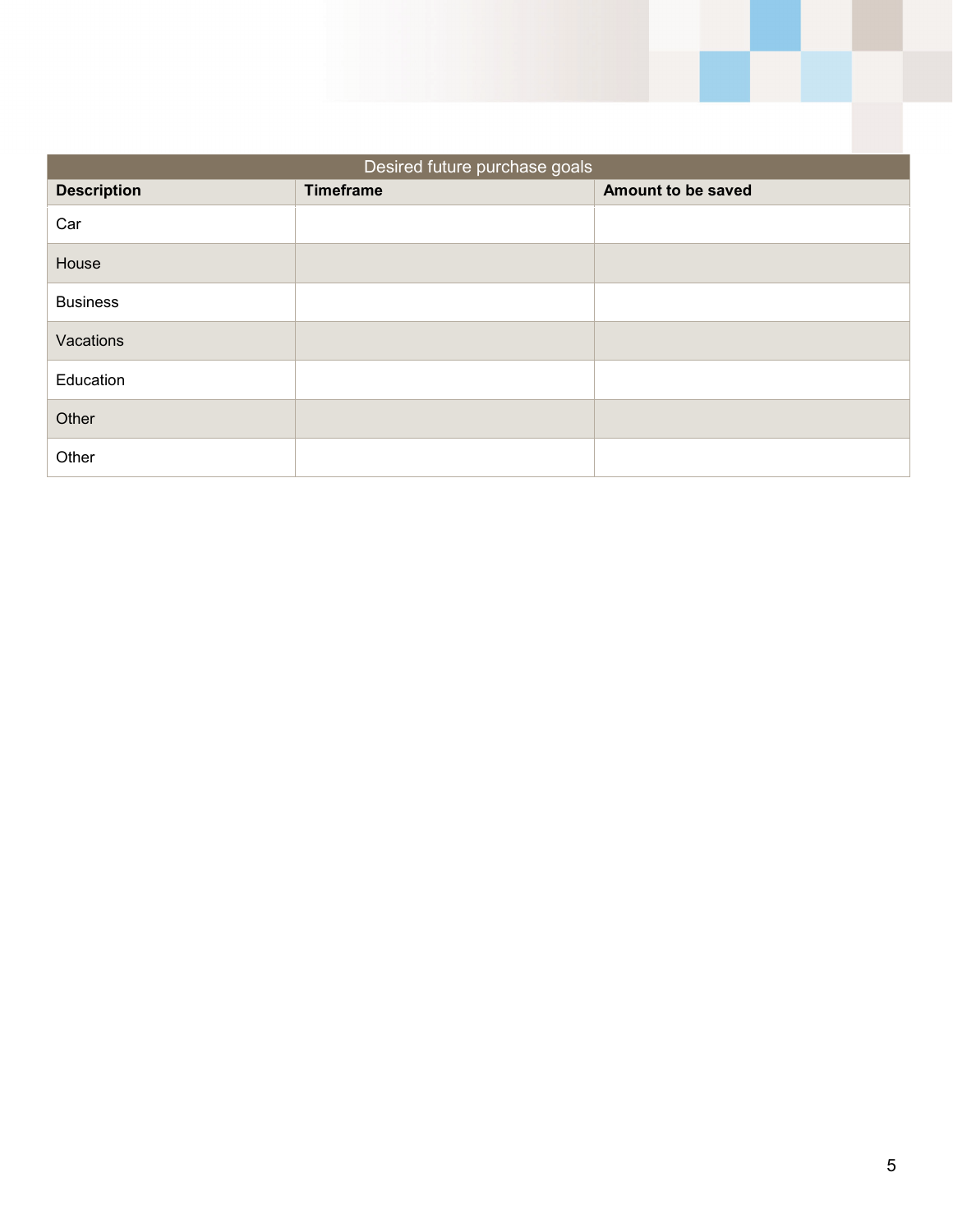# **Section C:** Snapshot of current situation

| <b>Current retirement plan</b>                                                                                        |                         |                       |  |  |  |
|-----------------------------------------------------------------------------------------------------------------------|-------------------------|-----------------------|--|--|--|
| Do you contribute to any of the following retirement planning options?                                                |                         |                       |  |  |  |
|                                                                                                                       | Client 1                | Client 2              |  |  |  |
| Existing retirement planning                                                                                          | Amount/frequency        | Amount/frequency      |  |  |  |
| <b>RRSP</b>                                                                                                           |                         |                       |  |  |  |
| Pension plan                                                                                                          |                         |                       |  |  |  |
| Tax-free saving account (TFSA)                                                                                        |                         |                       |  |  |  |
| Other registered/non-registered savings                                                                               |                         |                       |  |  |  |
| Have you ever borrowed money to invest in an RRSP?<br>If no, would you consider this as a retirement planning option? | $\bigcirc$ Yes<br>○ Yes | $\bigcirc$ No<br>O No |  |  |  |

| Desired retirement lifestyle                                  |  |  |  |
|---------------------------------------------------------------|--|--|--|
| What age do you associate with retirement? Why?               |  |  |  |
|                                                               |  |  |  |
|                                                               |  |  |  |
|                                                               |  |  |  |
| What type of lifestyle do you see for yourself in retirement? |  |  |  |
|                                                               |  |  |  |
|                                                               |  |  |  |
|                                                               |  |  |  |

| Desired retirement plan                                                           |          |                       |  |  |  |
|-----------------------------------------------------------------------------------|----------|-----------------------|--|--|--|
|                                                                                   | Client 1 | Client 2              |  |  |  |
| Desired retirement age                                                            |          |                       |  |  |  |
| Number of years to retirement                                                     |          |                       |  |  |  |
| Number of post-retirement years                                                   |          |                       |  |  |  |
| Desired post-retirement monthly income<br>A)<br>(in today's dollars)              | \$       | $\boldsymbol{\theta}$ |  |  |  |
| Monthly pension (including CPP/QPP/OAS)<br>B)                                     | \$       | \$                    |  |  |  |
| Projected savings value at retirement<br>(RRSP, TFSA, non-registered investments) | \$       | $\frac{1}{2}$         |  |  |  |
| Expected monthly withdrawal amount<br>C)<br>from savings                          | \$       | \$                    |  |  |  |
| Shortfall/surplus $A - (B+C)$                                                     | \$0      | \$0                   |  |  |  |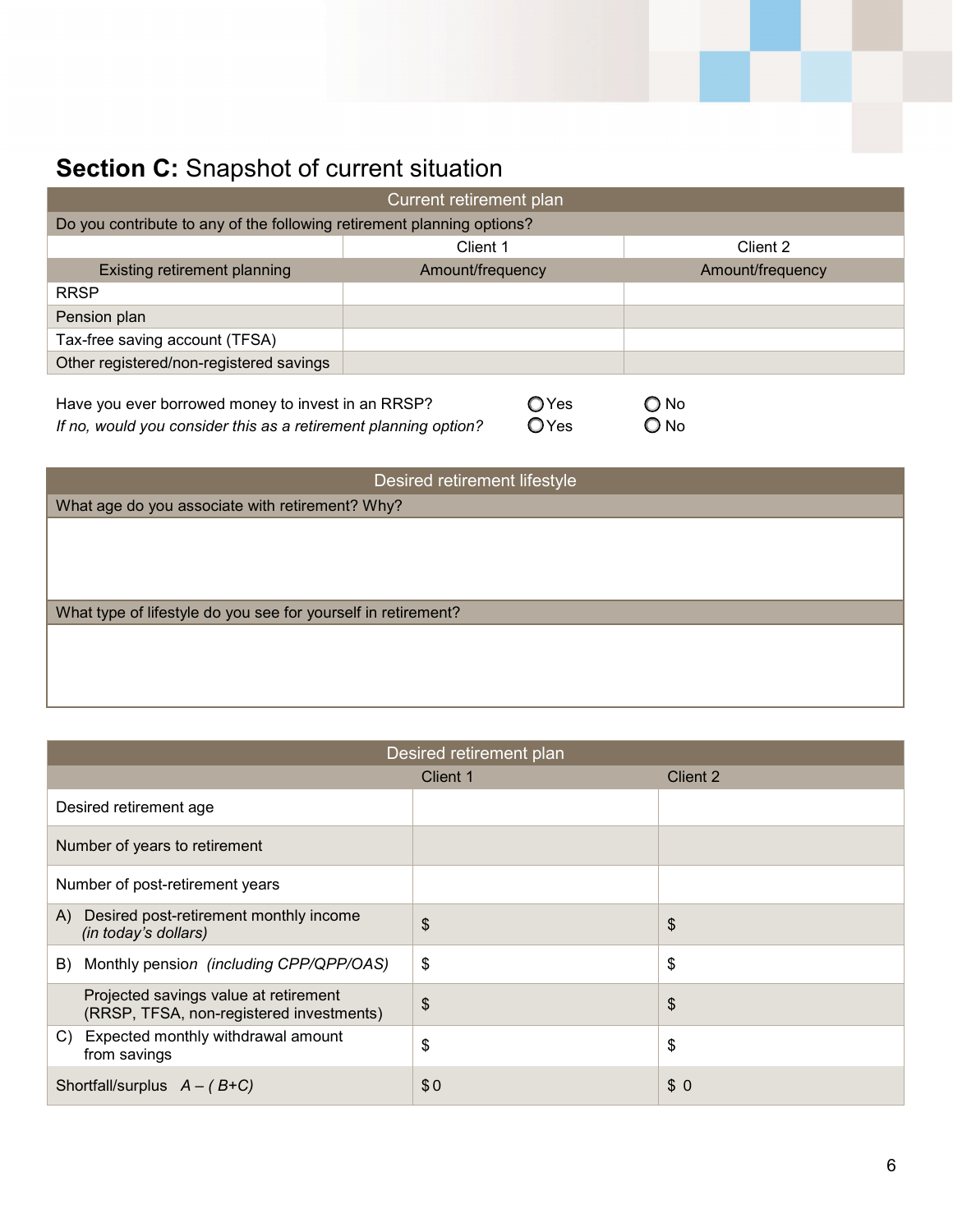| Existing individual insurance products |           |               |                       |  |  |
|----------------------------------------|-----------|---------------|-----------------------|--|--|
|                                        | Product 1 | Product 2     | Product 3             |  |  |
| Institution                            |           |               |                       |  |  |
| Insured/policyowner                    |           |               |                       |  |  |
| Beneficiary                            |           |               |                       |  |  |
| Policy type                            |           |               |                       |  |  |
| Death benefit                          | \$        | \$            | $\boldsymbol{\theta}$ |  |  |
| Cash value                             | \$        | $\frac{1}{2}$ | \$                    |  |  |
| Annual premium                         | \$        | \$            | $\boldsymbol{\theta}$ |  |  |

| <b>Existing investments</b>   |              |           |      |           |                           |           |
|-------------------------------|--------------|-----------|------|-----------|---------------------------|-----------|
|                               |              | Product 1 |      | Product 2 |                           | Product 3 |
| Institution                   |              |           |      |           |                           |           |
| Policyowner/account<br>holder |              |           |      |           |                           |           |
| Beneficiary                   |              |           |      |           |                           |           |
| Account/policy type           |              |           |      |           |                           |           |
| Value of investment           | \$           |           | \$   |           | \$                        |           |
| Annual deposit                | \$           |           | \$   |           | $\boldsymbol{\mathsf{S}}$ |           |
| Registered                    | <b>O</b> Yes | ONO       | OYes | ONo       | OYes                      | ONo       |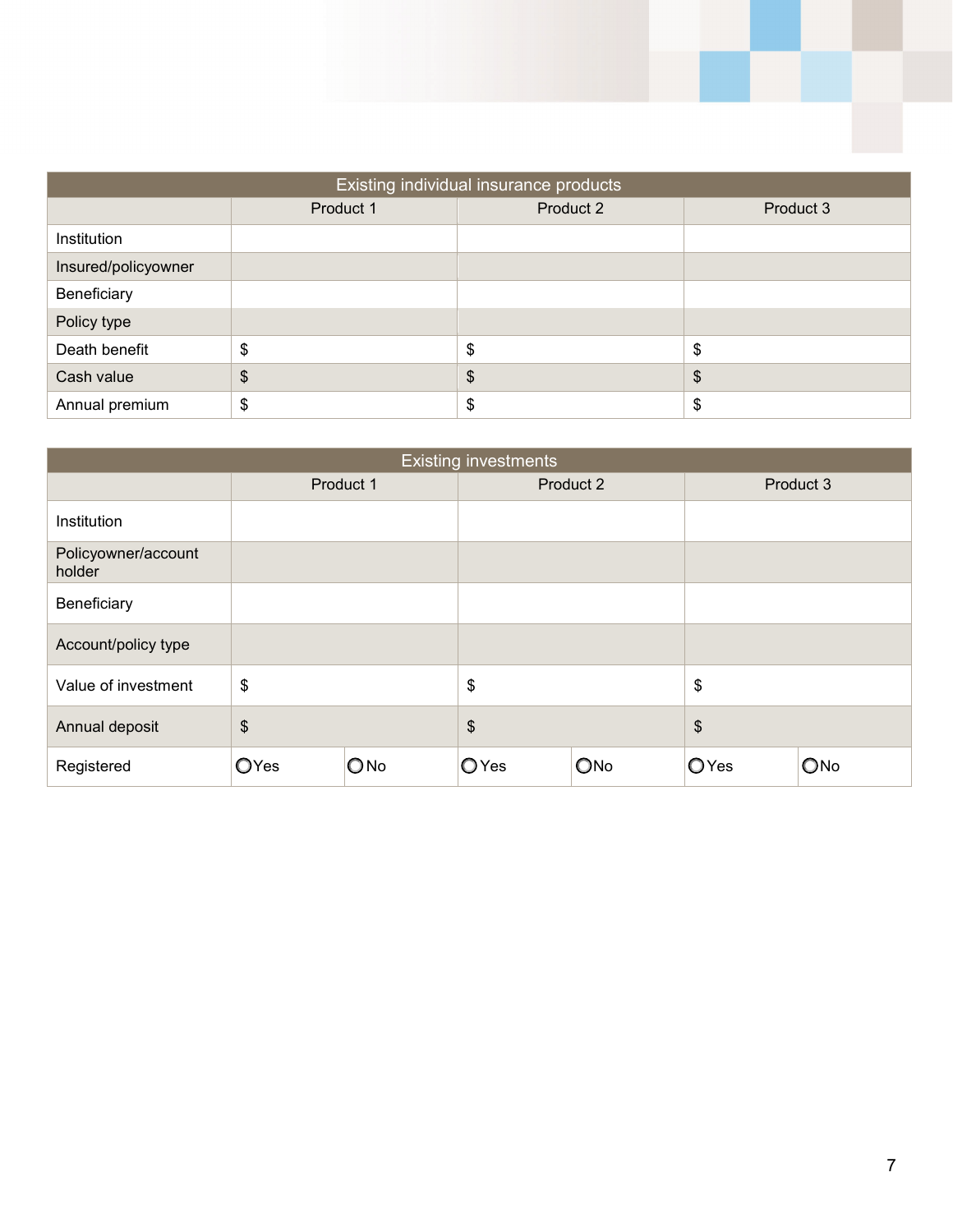## **Section D: Living benefits**

Disability coverage owned

Do you have disability insurance? OYes ONo

If yes, please select all that apply  $\Box$  Personal  $\Box$  Work Existing disability policies Institution Insured Owner Waiting period Benefit period Monthly<br>coverage Premium Other benefits Critical illness coverage owned Is there a history of any critical illness in your family? O Yes O No If yes – please provide details:

Do you have critical illness insurance?

O Yes O No

| Existing critical illness policies                                                                      |                |       |                     |                |         |                |
|---------------------------------------------------------------------------------------------------------|----------------|-------|---------------------|----------------|---------|----------------|
| <b>Institution</b>                                                                                      | <b>Insured</b> | Owner | Lump-sum<br>payment | Benefit period | Premium | Other benefits |
|                                                                                                         |                |       |                     |                |         |                |
|                                                                                                         |                |       |                     |                |         |                |
|                                                                                                         |                |       |                     |                |         |                |
| Are you satisfied with your current disability and/or critical illness insurance coverage?<br>O Yes ONo |                |       |                     |                |         |                |

If no, please provide details: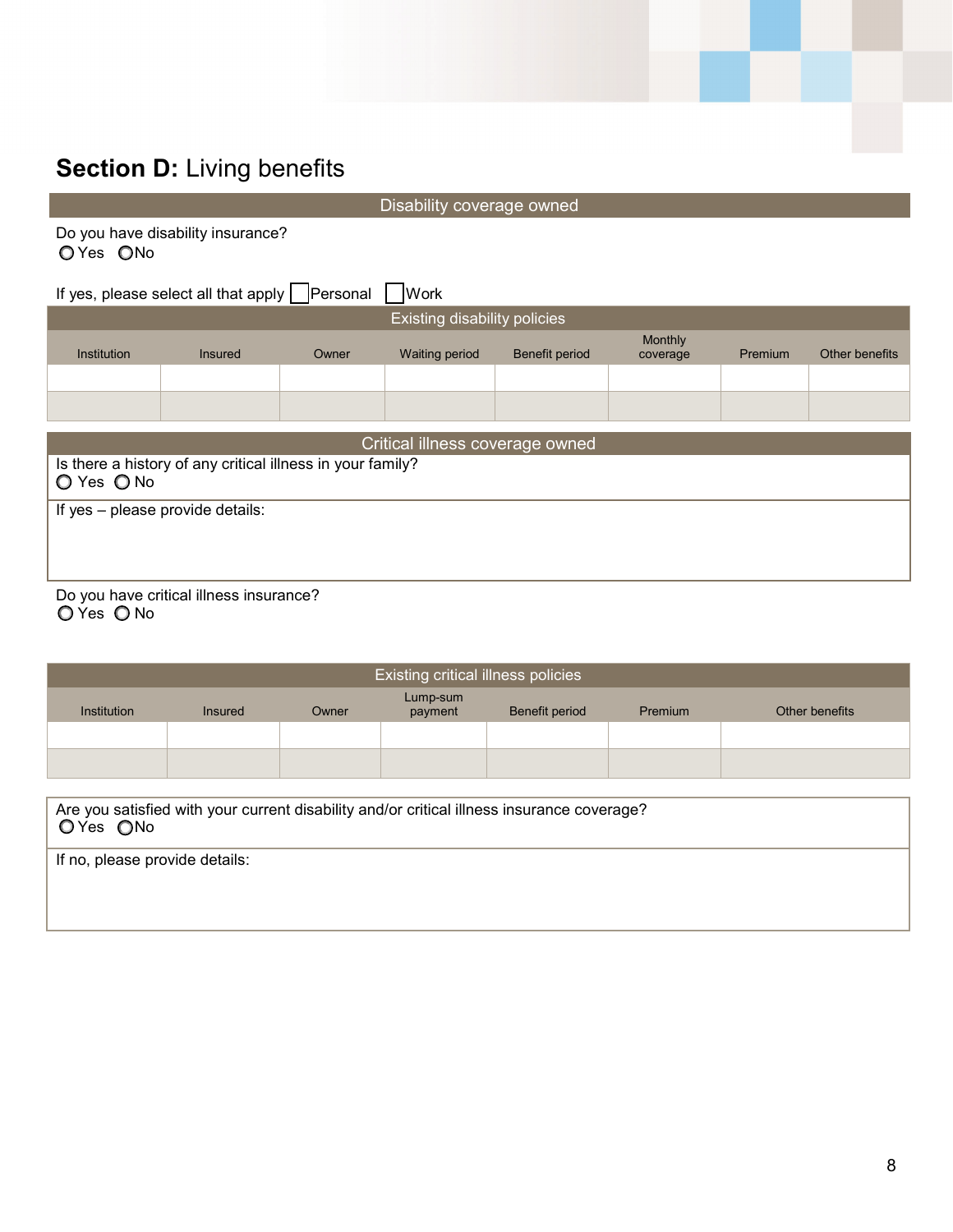#### **Disability insurance needs analysis**

While many people insure the things they care about, not everyone realizes the importance of insuring their ability to earn an income.

|                                                         | Client 1 | Client 2 |
|---------------------------------------------------------|----------|----------|
| Insured's share of monthly expenses                     |          |          |
| Mortgage, rent or property tax                          | \$       | \$       |
| Groceries and household items                           | \$       | \$       |
| Utilities - electricity, heat, water, etc.              | \$       | \$       |
| Telephone, Internet, etc.                               | \$       | \$       |
| Loans and credit cards                                  | \$       | \$       |
| Auto expenses                                           | \$       | \$       |
| Insurance premium                                       | \$       | \$       |
| Clothing                                                | \$       | \$       |
| Savings plan contributions - RRSP, RESP, emergency fund | \$       | \$       |
| Other                                                   | \$       | \$       |
| <b>Total monthly expenses</b>                           | \$0      | \$0      |
| <b>Current disability coverage (monthly benefit)</b>    |          |          |
| Individual                                              | \$       | \$       |
| Group                                                   | \$       | \$       |
| Association                                             | \$       | \$       |
| Other                                                   | \$       | \$       |
| <b>Total disability insurance coverage</b>              | \$0      | \$0      |
| Monthly expenses less monthly insurance coverage        | \$0      | \$0      |

**Is there a shortfall?** OYes ONo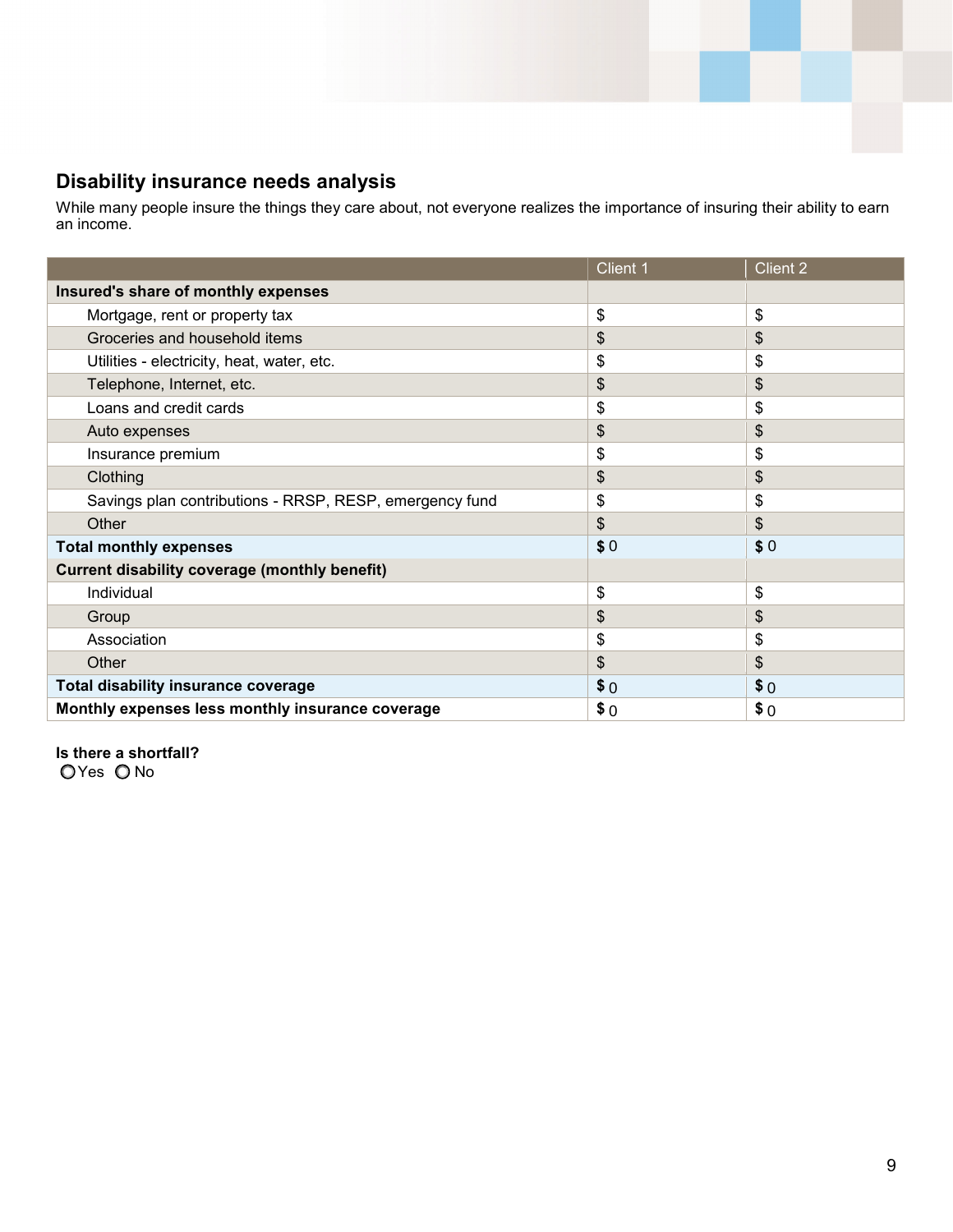### **Critical illness insurance**

|                                                                           | Client 1      | <b>Client 2</b> |
|---------------------------------------------------------------------------|---------------|-----------------|
| Capital requirements (lump-sum payment)                                   |               |                 |
| Outstanding mortgage                                                      | \$            | \$              |
| Outstanding debts (credit cards, car/student loans, line of credit, etc.) | \$            | \$              |
| <b>Education fund</b>                                                     | \$            | \$              |
| Other                                                                     | \$            | \$              |
| <b>Subtotal</b>                                                           | \$0           | \$0             |
| Expense requirements (child care, nurse, etc.)                            |               |                 |
| Timely or non-insured treatment                                           | \$            | \$              |
| Expenses associated with treatment                                        | \$            | \$              |
| Equipment (wheelchair, scooter)                                           | \$            | \$              |
| Home renovations                                                          | \$            | \$              |
| Vehicle conversion                                                        | \$            | \$              |
| <b>Business expenses</b>                                                  | \$            | \$              |
| Unanticipated expenses - emergency fund                                   | \$            | \$              |
| Other                                                                     | \$            | \$              |
| <b>Subtotal</b>                                                           | \$0           | \$0             |
| Income supplement (your income, spousal income, etc.)                     |               |                 |
| Desired income supplement (monthly)                                       | \$            | \$              |
| Number of months                                                          |               |                 |
| Investment rate of return                                                 | $\frac{0}{0}$ | $\%$            |
| Inflation rate                                                            | $\frac{0}{0}$ | $\%$            |
| Annual tax on investment                                                  | \$            | \$              |
| After-tax return                                                          | \$            | \$              |
| <b>Subtotal</b>                                                           | \$0           | \$0             |
| Range of potential critical illness insurance needs                       | \$0           | \$0             |
| Less available resources from other sources                               | \$            | \$              |
| Net range of critical illness insurance based on your needs analysis      | \$0           | \$0             |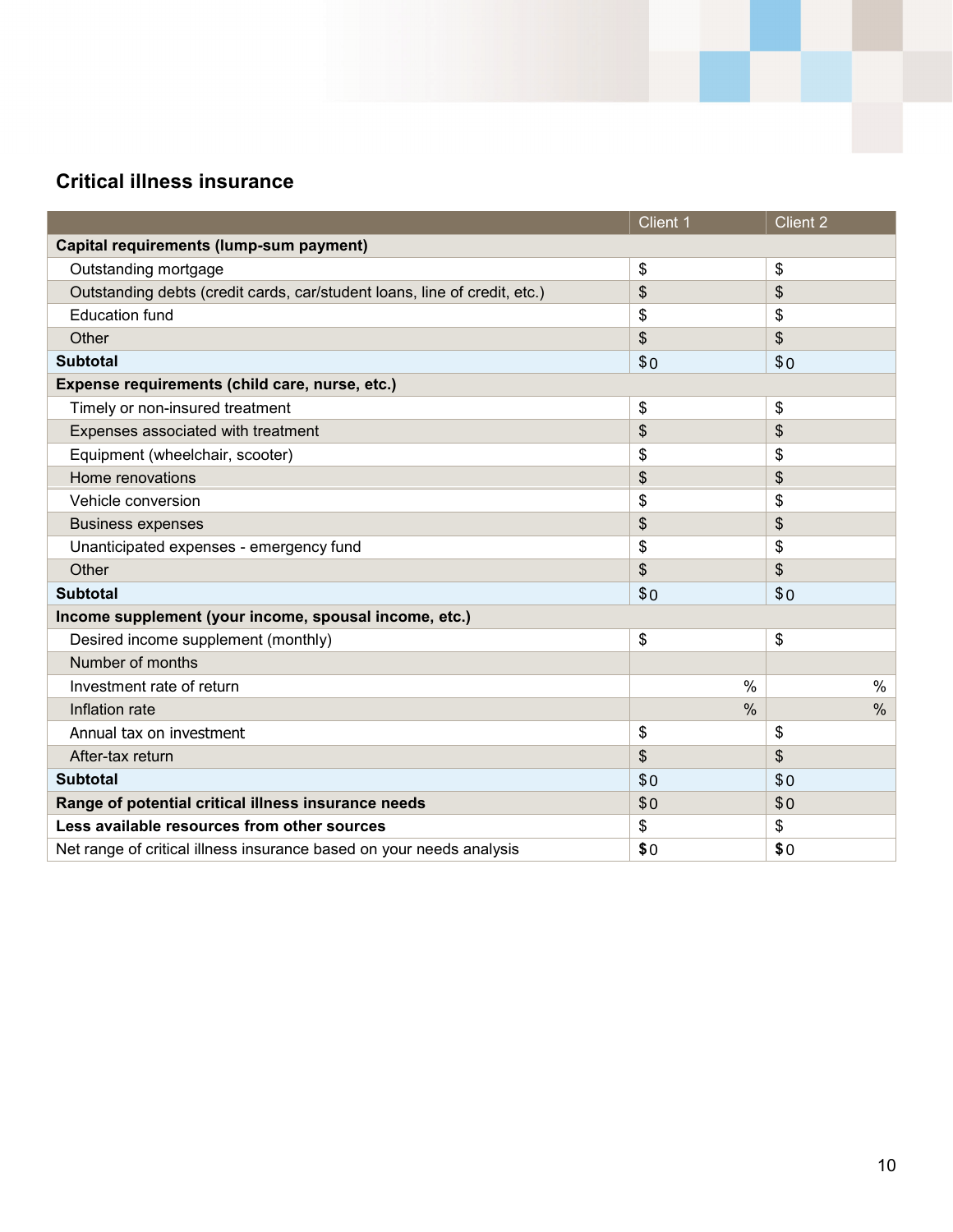# **Section E: Financial needs at death**

When planning for financial needs in the event of death, there are two major areas of concern:

1) Covering immediate needs 2) Ongoing income for survivors

| Immediate needs                                                          |                 |           |  |  |  |
|--------------------------------------------------------------------------|-----------------|-----------|--|--|--|
| In the event of death:                                                   | Client 1        | Client 2  |  |  |  |
| Last illness and burial expense                                          |                 |           |  |  |  |
| Debt elimination<br>(i.e., mortgage, credit card, line of credit, loans) | $\ddot{}$       | $\div$    |  |  |  |
| <b>Education fund</b>                                                    | $\ddot{}$       | $\ddot{}$ |  |  |  |
| Emergency fund                                                           | $\ddot{}$       | $\div$    |  |  |  |
| Other                                                                    | $\ddot{}$       | $\ddot{}$ |  |  |  |
| Total immediate needs                                                    | $=$<br>$\Omega$ | $= 0$     |  |  |  |

| Ongoing income for survivors                                                    |                                                                                 |                                                                                 |  |  |
|---------------------------------------------------------------------------------|---------------------------------------------------------------------------------|---------------------------------------------------------------------------------|--|--|
|                                                                                 | <b>Client 1</b>                                                                 | <b>Client 2</b>                                                                 |  |  |
| Household gross income required                                                 |                                                                                 |                                                                                 |  |  |
| Survivors' gross earned income                                                  | $\qquad \qquad \blacksquare$                                                    | $\overline{\phantom{a}}$                                                        |  |  |
| Estimated CPP/QPP survivor benefits                                             | $\overline{\phantom{a}}$                                                        | $\qquad \qquad$                                                                 |  |  |
| Other assured income                                                            | $\qquad \qquad \blacksquare$                                                    | $\overline{\phantom{a}}$                                                        |  |  |
| Subtotal of income needs required<br>(enter 0 if negative number) (a)           | $= 0$                                                                           | $= 0$                                                                           |  |  |
| Convert to net dollars (b)                                                      | (a) $x$ (1-average tax rate of<br>survivor)<br>$\equiv$                         | (a) $x$ (1-average tax rate of<br>survivor)<br>$=$                              |  |  |
| No. of years required in the event of death                                     |                                                                                 |                                                                                 |  |  |
| Total capital required to meet after - tax income<br>replacement needs at death | (b) x present value factor<br>based on the number of<br>years required<br>$2 =$ | (b) x present value factor<br>based on the number of<br>years required<br>$2 =$ |  |  |

| Current capital and life insurance                      |                 |                 |  |  |  |
|---------------------------------------------------------|-----------------|-----------------|--|--|--|
|                                                         | <b>Client 1</b> | <b>Client 2</b> |  |  |  |
| Realizable assets (non-registered)*                     |                 |                 |  |  |  |
| Existing life insurance (including mortgage insurance)* | ٠               | ÷               |  |  |  |
| CPP/QPP death benefit                                   |                 | $\ddot{}$       |  |  |  |
| Total assets available                                  | $3 = 0$         | $3 = 0$         |  |  |  |

\*Assets appropriate to liquidate in the event of death

| In the event of death        |                 |                 |  |
|------------------------------|-----------------|-----------------|--|
|                              | <b>Client 1</b> | <b>Client 2</b> |  |
| Additional protection needed | $1 + 2 - 3 =$   | $1+2-3=0$       |  |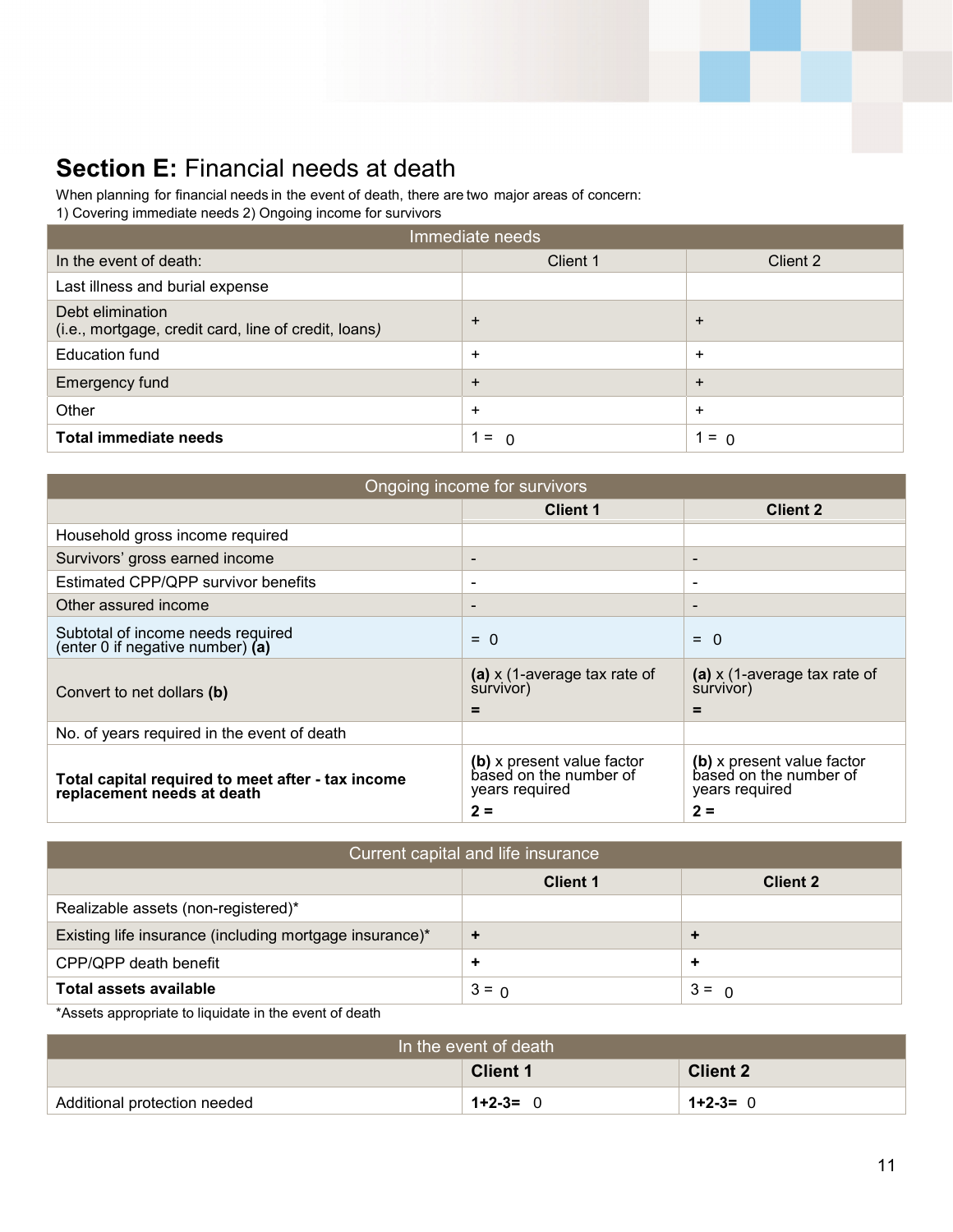| Present value table* |      |      |      |       |       |       |       |       |       |       |       |       |       |       |       |
|----------------------|------|------|------|-------|-------|-------|-------|-------|-------|-------|-------|-------|-------|-------|-------|
| Years                | 5    |      | 10   | 12    | 15    | 17    | 20    | 22    | 25    | 27    | 30    | 32    | 35    | 37    | 40    |
| Factor               | 4.81 | 6.61 | 9.18 | 10.82 | 13.16 | 14.64 | 16.76 | 18.11 | 20.04 | 21.26 | 23.02 | 24.13 | 25.72 | 26.73 | 28.17 |

\*Based on five per cent rate of return after taxes, three percent inflation. Note: If number of years falls between intervals, please round up.

#### From where do you expect this money to come?

| Options to address future needs |  |  |  |  |
|---------------------------------|--|--|--|--|
| Start now                       |  |  |  |  |
|                                 |  |  |  |  |
|                                 |  |  |  |  |
| Start later                     |  |  |  |  |
|                                 |  |  |  |  |
|                                 |  |  |  |  |
|                                 |  |  |  |  |
| Build step-by-step              |  |  |  |  |
|                                 |  |  |  |  |
|                                 |  |  |  |  |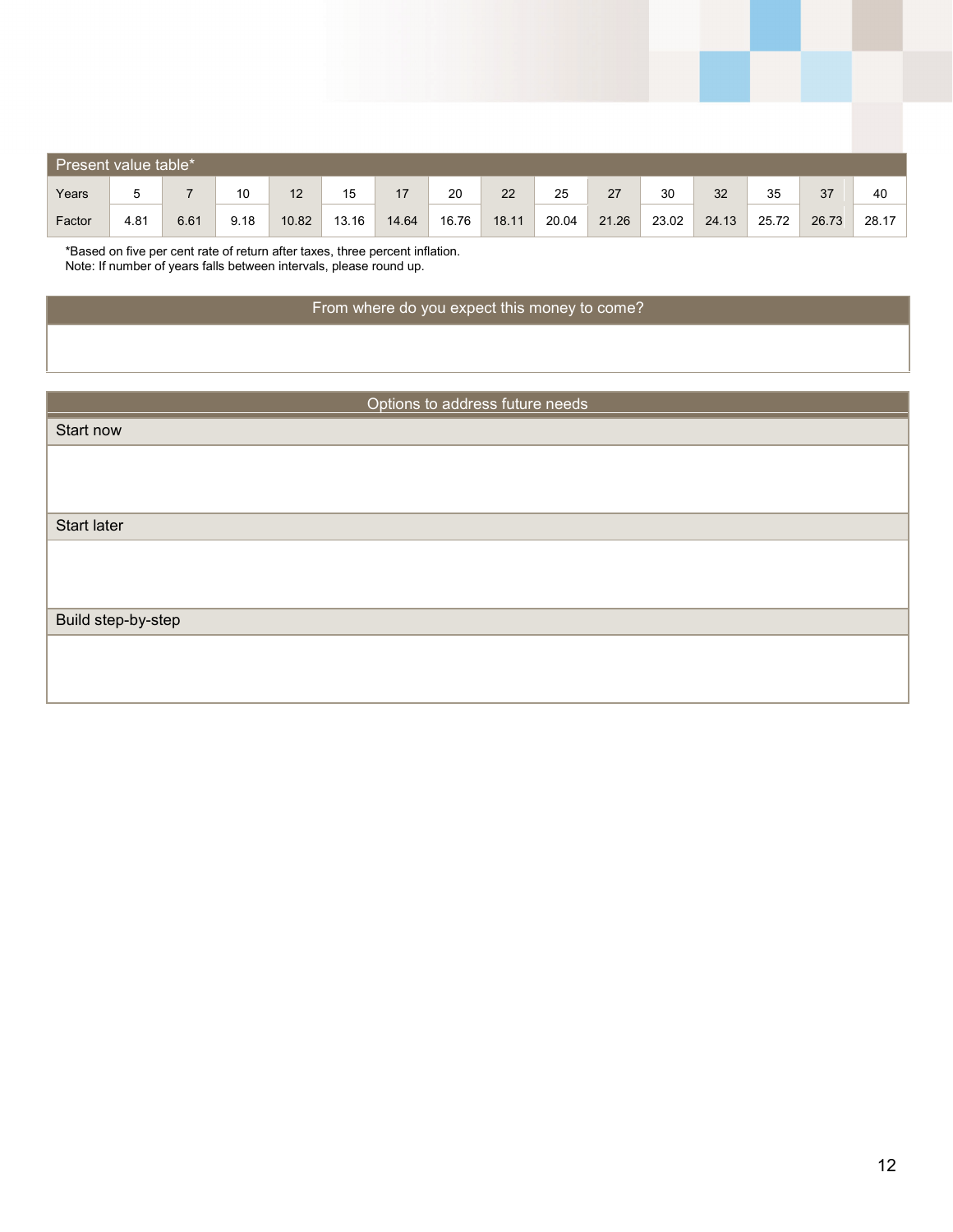## **Section F: Priorities/notes**

| Liquidity                |  |
|--------------------------|--|
|                          |  |
|                          |  |
|                          |  |
|                          |  |
|                          |  |
|                          |  |
|                          |  |
|                          |  |
| Retirement               |  |
|                          |  |
|                          |  |
|                          |  |
|                          |  |
|                          |  |
|                          |  |
|                          |  |
|                          |  |
| Living benefits          |  |
|                          |  |
|                          |  |
|                          |  |
|                          |  |
|                          |  |
|                          |  |
|                          |  |
| Financial needs at death |  |
|                          |  |
|                          |  |
|                          |  |
|                          |  |
|                          |  |
|                          |  |
|                          |  |
|                          |  |
|                          |  |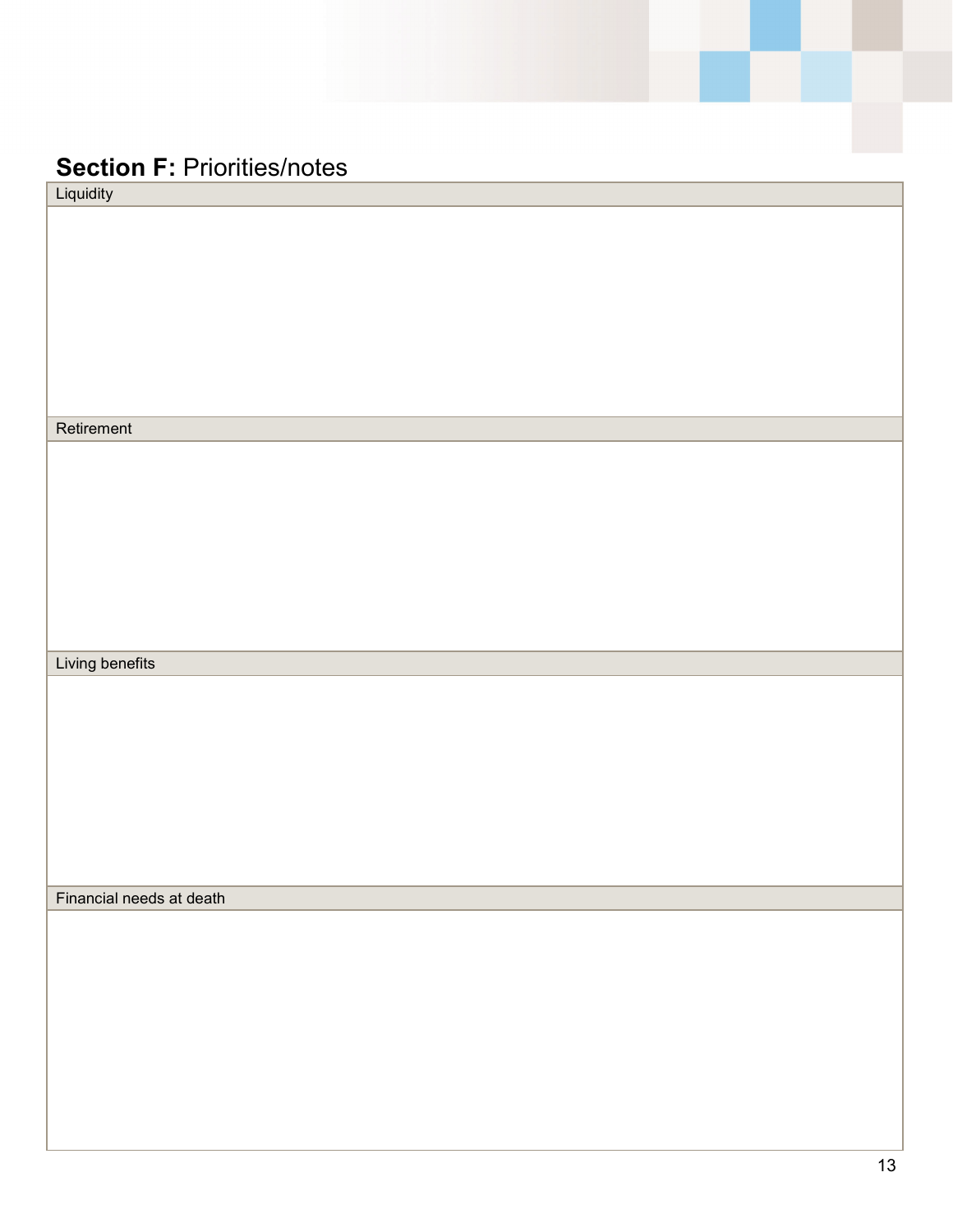# Section G: Budget: household income and expenses

| Household income (monthly)                         |     |    |  |  |  |
|----------------------------------------------------|-----|----|--|--|--|
| Client 1<br>Client 2                               |     |    |  |  |  |
| Employment income                                  | S   | ۰υ |  |  |  |
| Other (rental income, government allowances, etc.) | S   | \$ |  |  |  |
| <b>Total</b>                                       | \$0 |    |  |  |  |

| Household commitments (monthly)           |                           |          |  |  |  |  |  |
|-------------------------------------------|---------------------------|----------|--|--|--|--|--|
| <b>Contributions to savings/insurance</b> | Client 1                  | Client 2 |  |  |  |  |  |
| Registered savings (e.g., TFSA)           | \$                        | \$       |  |  |  |  |  |
| Non-registered savings                    | \$                        | \$       |  |  |  |  |  |
| Life insurance                            | \$                        | \$       |  |  |  |  |  |
| Disability insurance/critical illness     | \$                        | \$       |  |  |  |  |  |
| Other (e.g., education)                   | \$                        | \$       |  |  |  |  |  |
| Other                                     | $\boldsymbol{\mathsf{S}}$ | \$       |  |  |  |  |  |
| <b>Total</b>                              | \$0                       | \$0      |  |  |  |  |  |
| <b>Debt repayments</b>                    |                           |          |  |  |  |  |  |
| Loan/line of credit payments              | \$                        | \$       |  |  |  |  |  |
| Credit card payments                      | \$                        | \$       |  |  |  |  |  |
| Student debt repayment                    | \$                        | \$       |  |  |  |  |  |
| Mortgage                                  | \$                        | \$       |  |  |  |  |  |
| Other                                     | \$                        | \$       |  |  |  |  |  |
| <b>Total</b>                              | \$0                       | \$0      |  |  |  |  |  |

Your credit bureau score (Equifax/FICO) :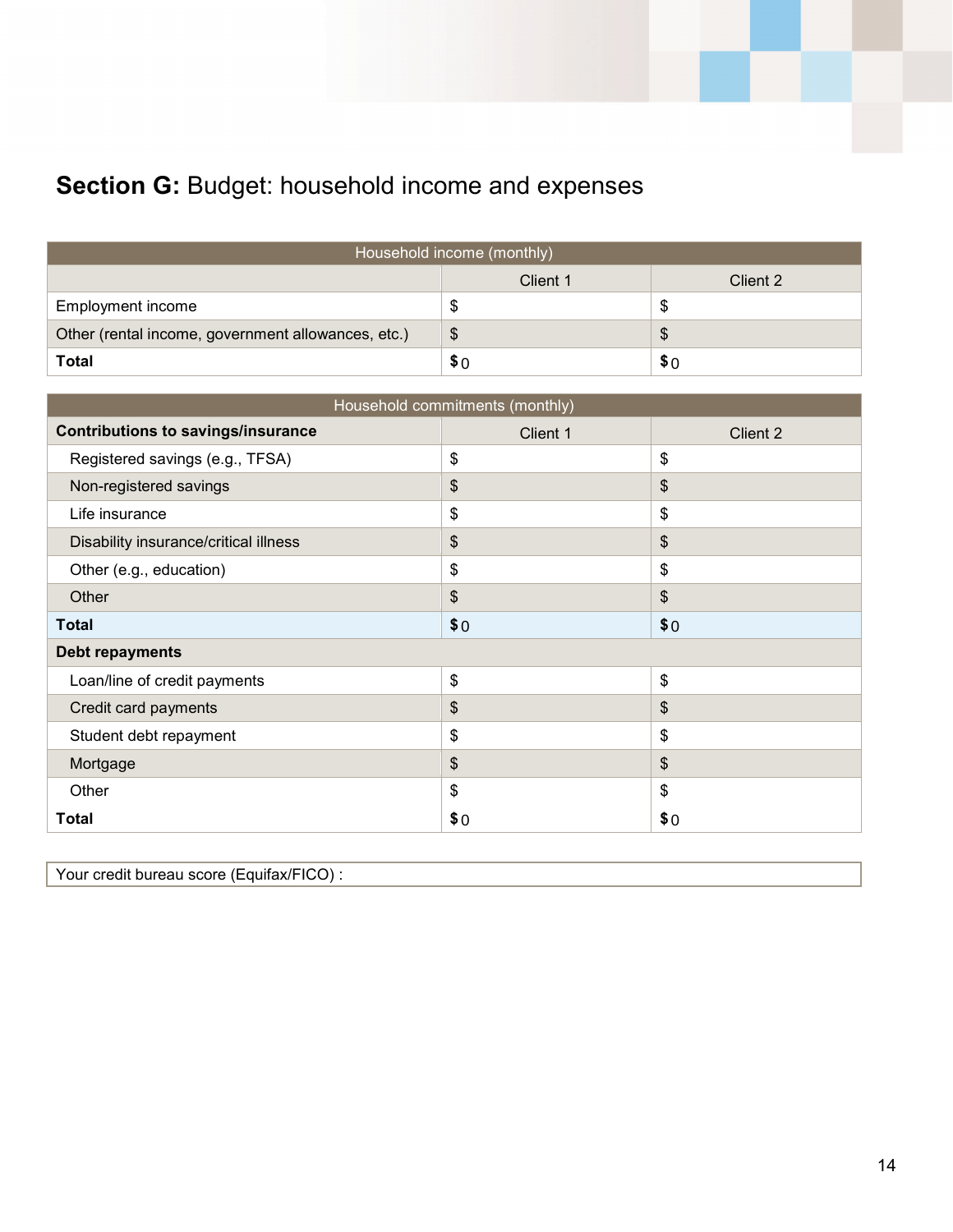| <b>Housing costs</b>   |     |
|------------------------|-----|
| Rent                   | \$  |
| Taxes/home insurance   | S   |
| Electricity/heat/water | \$  |
| Maintenance            | \$  |
| Phone/cable/internet   | \$  |
| Other                  | \$  |
| Total                  | \$∩ |

| Transportation      |    |
|---------------------|----|
| Lease/car payments  | \$ |
| Transit             | \$ |
| Insurance           | \$ |
| Gas                 | \$ |
| Maintenance/repairs | \$ |
| Other               | \$ |
| Other               | \$ |
| Total               |    |

| General expenditures   |    |
|------------------------|----|
| Groceries              | \$ |
| Household              | \$ |
| Clothing               | \$ |
| Child care             | \$ |
| Personal care/grooming | \$ |
| Other                  | \$ |
| Total                  |    |

| Healthcare   |     |
|--------------|-----|
| Paramedical  | \$  |
| Dental       | \$  |
| Vision       | \$  |
| Medication   | \$  |
| Other        | \$  |
| Other        | \$  |
| <b>Total</b> | \$0 |
|              |     |

| Recreation         |    |
|--------------------|----|
| Entertainment      | \$ |
| Dining             | \$ |
| Sports/memberships | \$ |
| Hobbies/pastimes   | \$ |
| Subscriptions      | \$ |
| Vacations          | \$ |
| Other              | \$ |
| Total              | S٢ |

| Miscellaneous |     |
|---------------|-----|
| <b>Gifts</b>  | \$  |
| Charities     | \$  |
| Other         | \$  |
| Other         | \$  |
| Other         | \$  |
| Other         | \$  |
| <b>Total</b>  | \$0 |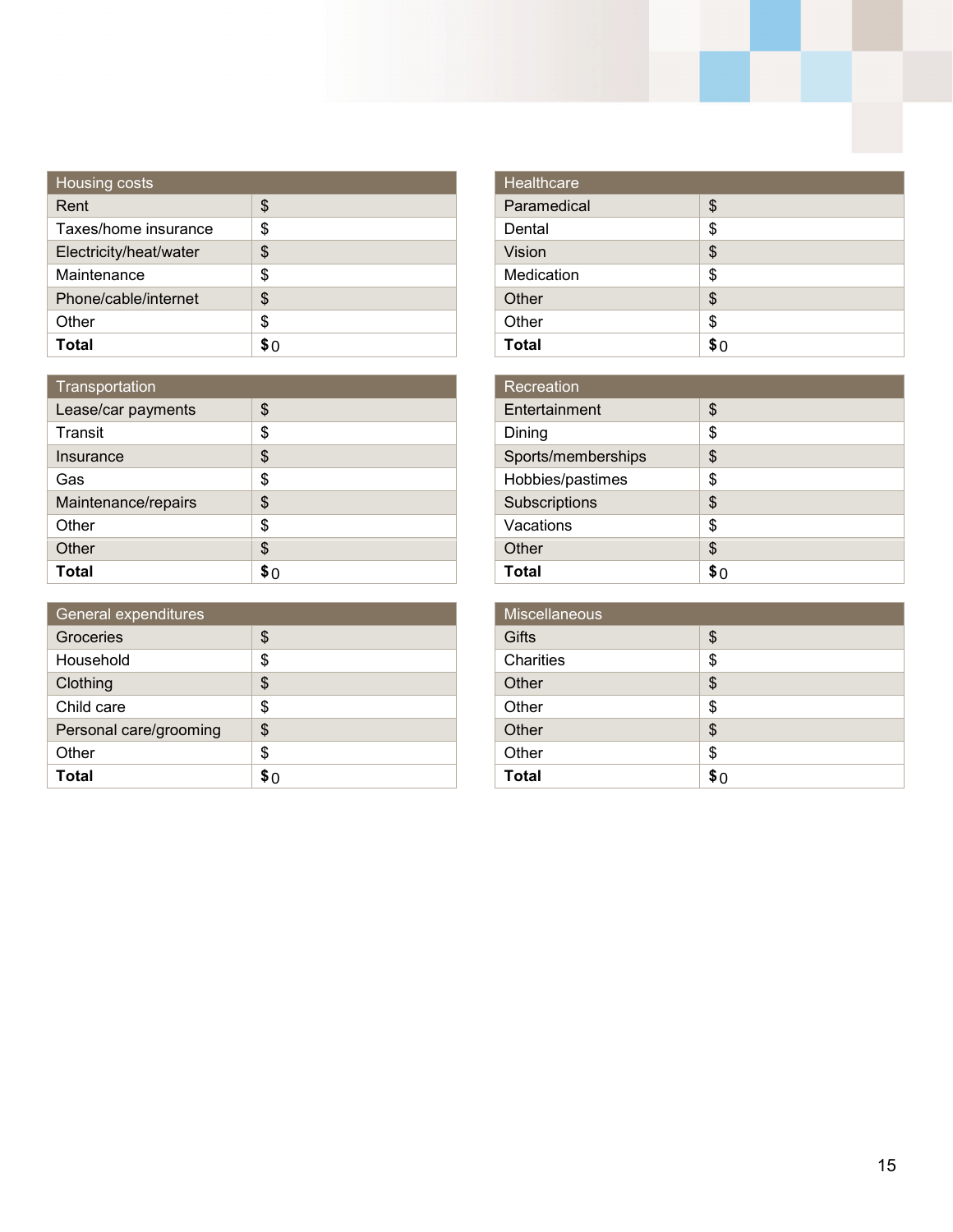| Monthly household cash flow summary |     |                                 |     |  |  |
|-------------------------------------|-----|---------------------------------|-----|--|--|
| <b>Total income</b>                 |     |                                 |     |  |  |
| Client 1 net income                 | \$  | Contribution to savings         | \$  |  |  |
| Client 2 net income                 | \$  | Debt repayments                 | \$  |  |  |
|                                     | \$  |                                 |     |  |  |
|                                     |     | Transportation                  | \$  |  |  |
|                                     |     | General expenses                | \$  |  |  |
|                                     |     | Healthcare                      | \$  |  |  |
|                                     |     | Recreation                      | \$  |  |  |
|                                     |     | Miscellaneous                   | \$  |  |  |
| <b>Total household income</b>       | \$0 | <b>Total household expenses</b> | \$0 |  |  |
|                                     | \$0 |                                 |     |  |  |

| Budget analysis                                                    |      |  |  |
|--------------------------------------------------------------------|------|--|--|
| Percentage of cash flow spent on contributions to saving/insurance | $\%$ |  |  |
| Percentage you would like to spend on savings/insurance            | %    |  |  |